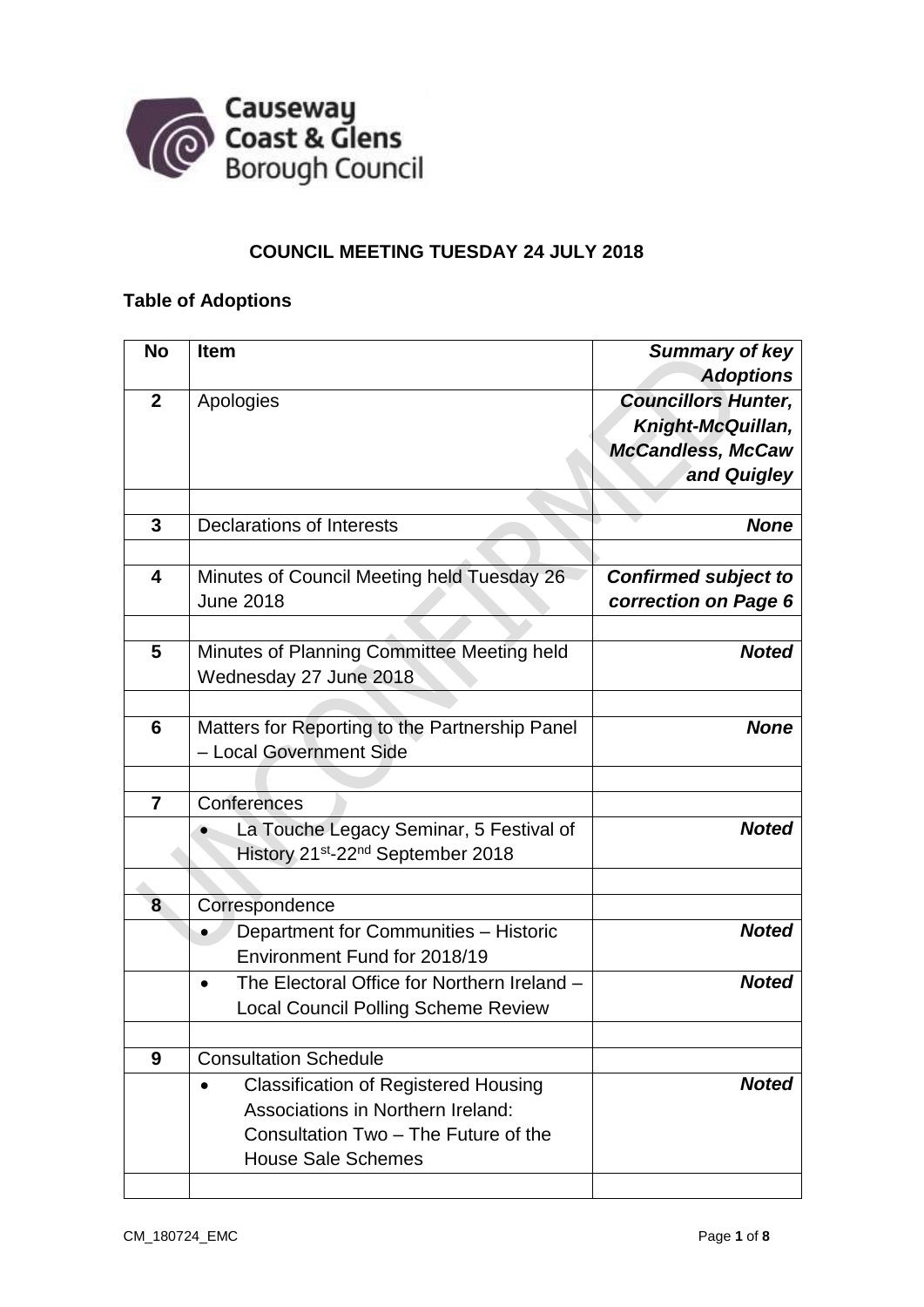| 10 | <b>Seal Documents</b>                                                               |                             |  |  |  |  |
|----|-------------------------------------------------------------------------------------|-----------------------------|--|--|--|--|
|    | 10.1 Grave Registry Certificates, Coleraine,                                        | Seal affixed                |  |  |  |  |
|    | Ballywillan, Agherton and Portstewart                                               |                             |  |  |  |  |
|    | Portstewart (No's 4659 - 4666 inclusive)                                            |                             |  |  |  |  |
|    | <b>10.2</b> Grave Registry Certificates, Ballymoney                                 |                             |  |  |  |  |
|    | Cemetery (No's 2934 - 2936 inclusive)                                               |                             |  |  |  |  |
|    | <b>10.3</b> Grave Registry Certificates, Enagh                                      |                             |  |  |  |  |
|    | Cemetery, Limavady (No's 478, 483 -                                                 |                             |  |  |  |  |
|    | 485 inclusive)                                                                      |                             |  |  |  |  |
|    | 10.4 Licence Agreement Works Compound,                                              |                             |  |  |  |  |
|    | Ramore Tennis Courts between                                                        |                             |  |  |  |  |
|    | CC&GBC and FP McCann Ltd (ref CM                                                    |                             |  |  |  |  |
|    | 171128)                                                                             |                             |  |  |  |  |
|    | 10.5 Indenture between the Assignors of first                                       |                             |  |  |  |  |
|    | part and Assignores of second part with                                             |                             |  |  |  |  |
|    | CC&GBC for 3 Berne Road, Portstewart                                                |                             |  |  |  |  |
|    | (ref CM 180522)                                                                     |                             |  |  |  |  |
|    | 10.6 Licence Agreement between CC&GBC                                               |                             |  |  |  |  |
|    | and Ulster Bank Limited for Car Park                                                |                             |  |  |  |  |
|    | Space at 104-106 Main Street, Dungiven                                              |                             |  |  |  |  |
|    | (ref CM 180424)                                                                     |                             |  |  |  |  |
|    | 10.7 Deed of Consent to Enter Upon Lands                                            |                             |  |  |  |  |
|    | for the Purpose of Undertaking Work at                                              |                             |  |  |  |  |
|    | the Salmon Fishery, Portrush (ref CM                                                |                             |  |  |  |  |
|    | 170523)                                                                             |                             |  |  |  |  |
|    | <b>10.8 CC&amp;GBC to NIE – Lease Substation site</b>                               |                             |  |  |  |  |
|    | at the Harbour, Portrush (ref L&P                                                   |                             |  |  |  |  |
|    | 170906)                                                                             |                             |  |  |  |  |
|    | 10.9 CC&GBC to NIE - Lease Substation site                                          |                             |  |  |  |  |
|    | at Quarry Hill, Portrush (ref L&P 170906)                                           |                             |  |  |  |  |
| 11 |                                                                                     | <b>Referred to Leisure</b>  |  |  |  |  |
|    | Notice of Motion proposed by Alderman<br>Campbell, seconded by Councillor Stevenson | and Development             |  |  |  |  |
|    | (North West Roads Corridor linking Belfast to                                       | <b>Committee</b>            |  |  |  |  |
|    | Londonderry)                                                                        |                             |  |  |  |  |
|    |                                                                                     |                             |  |  |  |  |
| 12 | Notice of Motion proposed by Alderman                                               | <b>Referred to</b>          |  |  |  |  |
|    | Robinson, seconded by Councillor Knight-                                            | <b>Corporate Policy and</b> |  |  |  |  |
|    | McQuillan (Perinatal Hospice Care)                                                  | <b>Resources</b>            |  |  |  |  |
|    |                                                                                     | <b>Committee</b>            |  |  |  |  |
|    |                                                                                     |                             |  |  |  |  |
| 13 | Notice of Motion proposed by Councillor                                             | <b>Referred to</b>          |  |  |  |  |
|    | Stevenson, seconded by Alderman Campbell                                            | <b>Corporate Policy and</b> |  |  |  |  |
|    | (Causeway Coast and Glens Borough Council                                           | <b>Resources</b>            |  |  |  |  |
|    | - Change to singular name)                                                          | <b>Committee</b>            |  |  |  |  |
|    |                                                                                     |                             |  |  |  |  |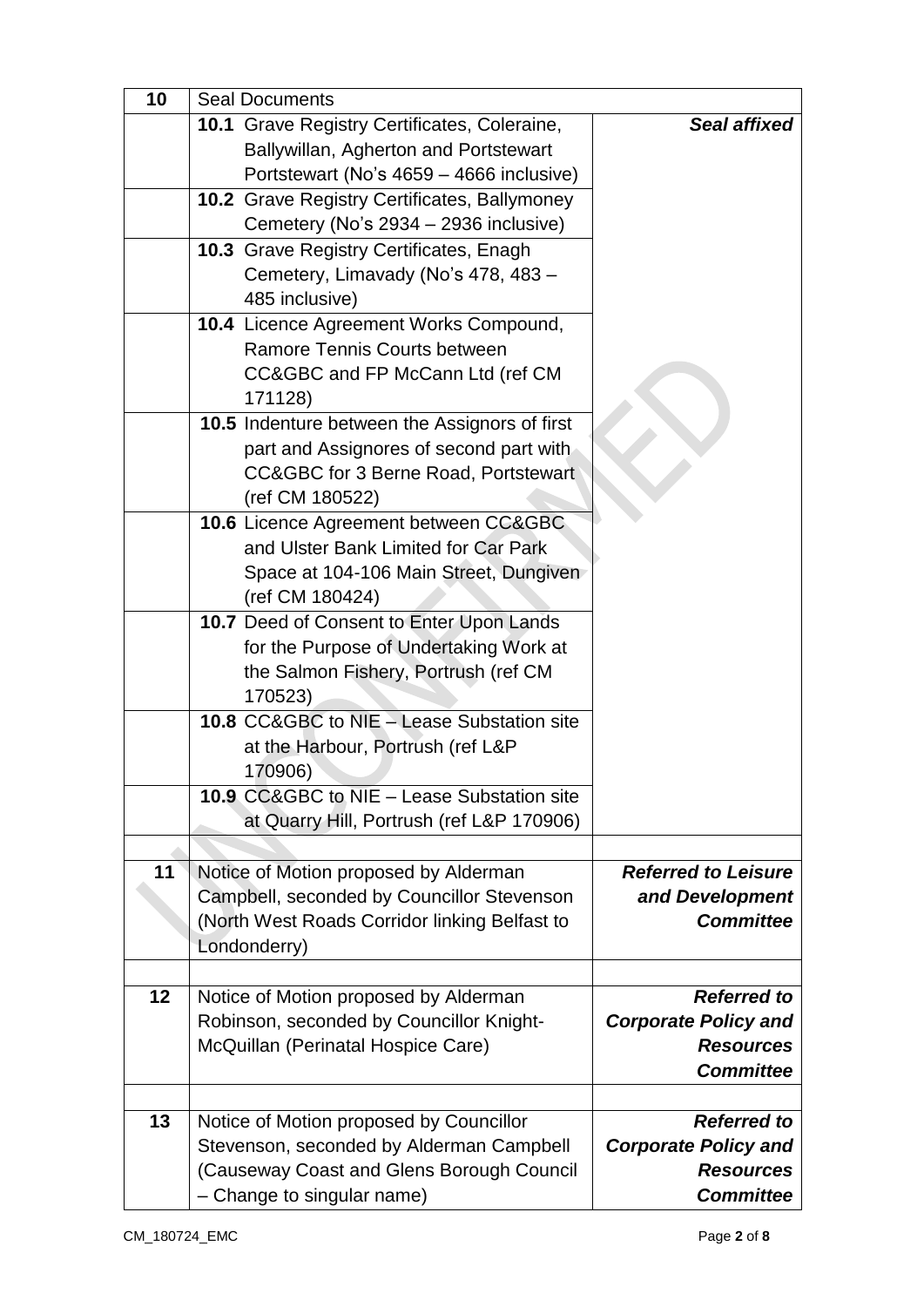# **MINUTES OF THE PROCEEDINGS OF THE MEETING OF THE COUNCIL HELD IN CIVIC HEADQUARTERS, COLERAINE ON TUESDAY 24 JULY 2018 AT 7:00 PM**

| In the Chair            | : The Mayor - Councillor Chivers                                                                                                                                                                                                                                                      |
|-------------------------|---------------------------------------------------------------------------------------------------------------------------------------------------------------------------------------------------------------------------------------------------------------------------------------|
| <b>Members Present</b>  | : Aldermen Campbell, Cole, Finlay, Hillis, King,<br>McKeown, McKillop and Robinson                                                                                                                                                                                                    |
|                         | Councillors Baird, Beattie, Blair, Callan, Clarke,<br>Deighan, Douglas, Duddy, Fielding, Harding, Holmes,<br>Loftus, McCorkell, McGurk, McGlinchey, MA McKillop,<br>McLaughlin, McLean, C McShane, P McShane, A<br>Mulholland, K Mulholland, Nicholl, Stevenson, Watton<br>and Wilson |
| <b>Officers Present</b> | : D Jackson, Chief Executive<br>E Keenan, Council Solicitor<br>E McCaul, Committee & Member Services Officer                                                                                                                                                                          |
| In Attendance           | Press (1 No)                                                                                                                                                                                                                                                                          |

# **CONDOLENCES**

Prior to commencement of business on the agenda, the Mayor offered condolence to Councillor Beattie on the death of her father Sean.

Condolence were also extended to the family of William Dunlop who had tragically died earlier in the month.

Members and Officers stood in silence as a mark of respect.

### **1. THE MAYOR'S BUSINESS**

The Mayor addressed the meeting:

*'Good evening everyone and welcome to our full Council meeting for July.*

*I hope you are all having a lovely summer so far, and have had a chance to enjoy the exceptional weather which we have been experiencing recently.*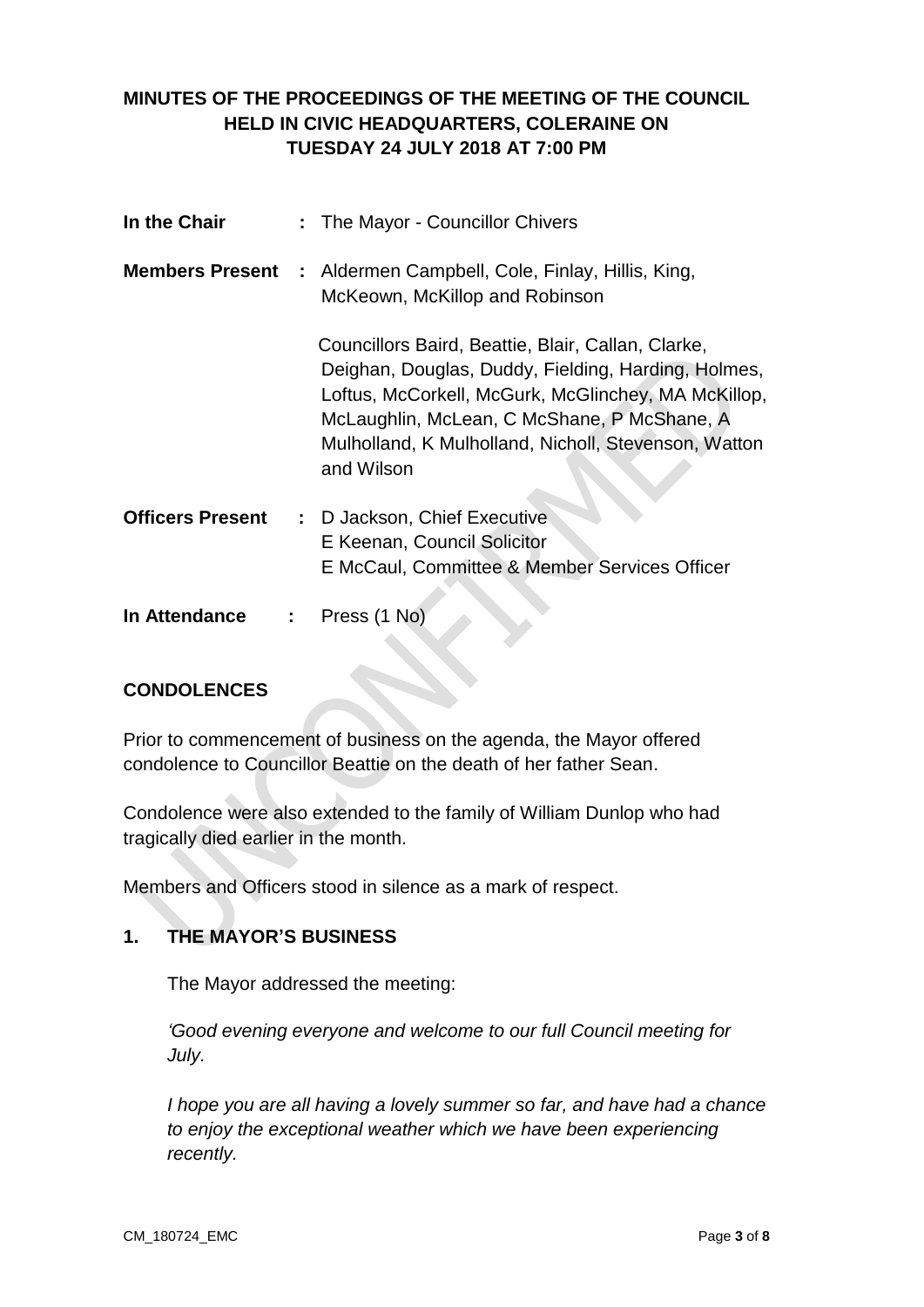*July has proved to be a very busy month with lots happening on the sporting front. I was delighted to represent Council at the SuperCupNI squad launch at the Maldron Hotel in Derry and at a reception ahead of the O'Neills Foyle Cup. Council is a proud supporter of both of these events which help to bring people in to our area, promote an active lifestyle for our young people and showcase our terrific sporting facilities.*

*My thanks go to everyone involved with both tournaments and I wish the organisers continued success.*

*Staying with this theme, I travelled to Carnoustie at the weekend to experience The Open as we countdown to its return to Portrush next year. It is clear that this event presents tremendous opportunities for the Causeway Coast and Glens area as we prepare to welcome a huge number of visitors alongside golf's biggest stars. There can be no better showcase for the area and I have no doubt that we will stage a spectacularly successful event which will leave a lasting legacy beyond 2019.*

*I would like to take this opportunity to offer my congratulations to Cushendall Golf Club which recently celebrated its 80th anniversary. The club has produced an excellent new book, written by Denis O'Hara, and I was honoured to attend its launch earlier this month and learn more about their story so far.* 

*Next month, I am supporting a fundraising event organised by TinyLife, my chosen charity in my year as Mayor. It offers important support to the families of premature and vulnerable babies and the sponsored incubator push on August 18th will raise vital funds and awareness of the charities work. I know from experience the difference that TinyLife can make, and I would encourage you all to show your support for the charity as well.* 

*Before I finish, as you all know the area was dealt a cruel blow earlier in the month as news emerged of the tragic and untimely death of William Dunlop. My thoughts and sympathies remain with William's family, especially his partner and young child. He was a great sporting ambassador of the Causeway Coast and Glens, who was revered by sporting fans near and far. As a reflection of this, I opened Books of Condolence in our four main towns and my thanks go to everyone who took the opportunity to sign them. I hope the words of the comfort they contain will go some way to easing the family's pain and loss.'*

Councillor Stevenson thanked the Mayor for her comments regarding William Dunlop and said he had attended the large funeral. He also acknowledged the deaths of local historian Alex Blair and former Ballymoney Councillor Harry Connolly.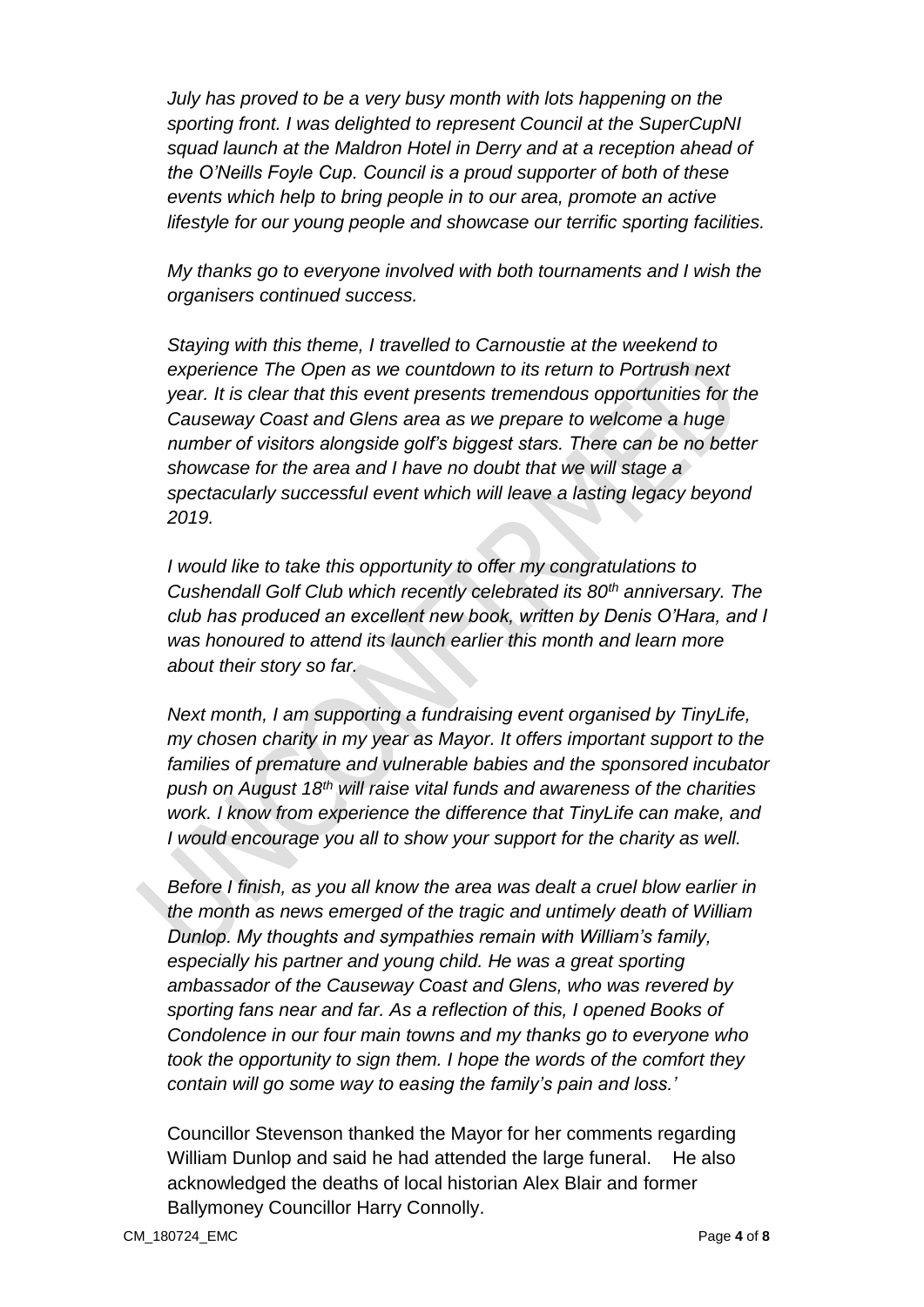Councillor Stevenson further acknowledged that local Health Care Assistant Eleanor Coulter, had reached the top 10 in the 70 most respected people in the NHS Awards.

#### **2. APOLOGIES**

Apologies were recorded for Councillors Hunter, Knight-McQuillan, McCandless, McCaw and Quigley.

### **3. DECLARATIONS OF MEMBERS' INTERESTS**

There were no Declarations of Interest.

### **4. MINUTES OF COUNCIL MEETING HELD TUESDAY 26 JUNE 2018**

#### **4.1 Correction to the Minutes**

Councillor Mulholland pointed out that on Page 6, his interest was for Item 18 and not Item 22 as recorded.

Proposed by Councillor Muholland Seconded by Councillor Loftus and

**AGREED –** that the Minutes of the Council Meeting held Tuesday 26 June 2018, as circulated, be confirmed as a correct record subject to the above correction.

## **5. MINUTES OF PLANNING COMMITTEE MEETING HELD WEDNESDAY 27 JUNE 2018**

**RESOLVED** – that the Minutes of the Planning Committee held Wednesday 27 June 2018**,** were received and noted**.**

# **6. MATTERS FOR REPORTING TO THE PARTNERSHIP PANEL - LOCAL GOVERNMENT SIDE**

There were no matters for reporting to the Partnership Panel.

### **7. CONFERENCES**

The Chief Executive advised of the following conferences, previously circulated;

 La Touche Legacy Seminar, 5 Festival of History 21-22 September 2018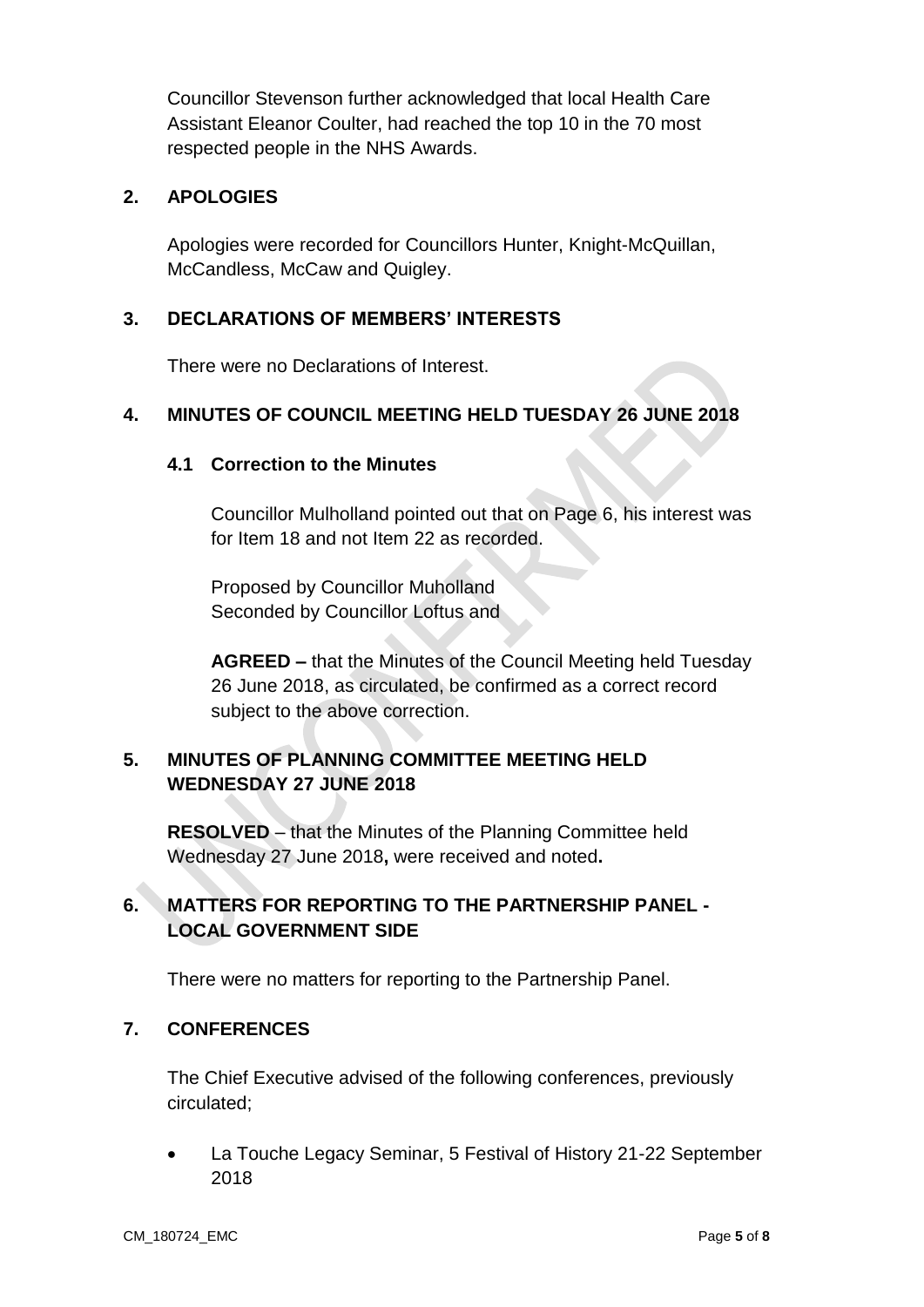Council noted the Conference schedule presented.

### **8. CORRESPONDENCE**

The Chief Executive advised of the following correspondence, previously circulated;

- Department for Communities Historic Environment Fund for 2018/19
- The Electoral Office for Northern Ireland Local Council Polling Scheme Review

**RESOLVED** – that Council note the correspondence as outlined.

#### **9. CONSULTATION SCHEDULE**

The Chief Executive advised of the following consultation documents, previously circulated;

 Classification of Registered Housing Associations in Northern Ireland: Consultation Two – The Future of the House Sale Schemes

**RESOLVED** – that Council note the Consultation Schedule.

#### **10. SEAL DOCUMENTS**

Members were advised of the undernoted items for signing and sealing by Council, approval having been previously granted and all necessary legislative requirements being met:

- **10.1** Grave Registry Certificates, Coleraine, Ballywillan, Agherton and Portstewart Cemeteries (No's 4659 – 4666 inclusive)
- **10.2** Grave Registry Certificates, Ballymoney Cemetery (No's 2934 2936 inclusive)
- **10.3** Grave Registry Certificates, Enagh Cemetery, Limavady (No's 478, 483 – 485 inclusive)
- **10.4** Licence Agreement Works Compound, Ramore Tennis Courts between CC&GBC and FP McCann Ltd (ref CM 171128)
- **10.5** Indenture between the Assignors of first part and Assignores of second part with CC&GBC for 3 Berne Road, Portstewart (ref CM 180522)
- **10.6** Licence Agreement between CC&GBC and Ulster Bank Limited for Car Park Space at 104-106 Main Street, Dungiven (ref CM 180424)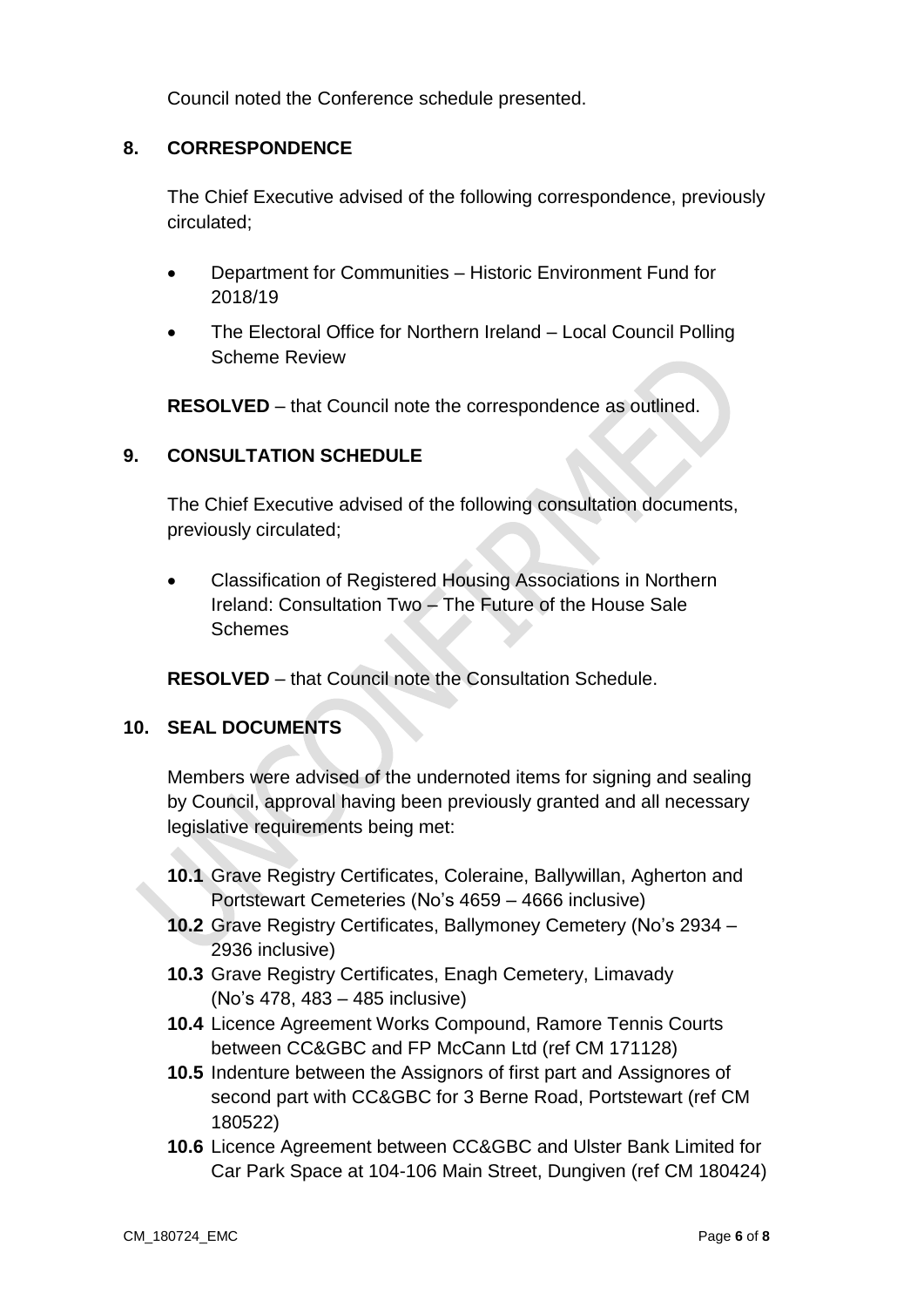- **10.7** Deed of Consent to Enter upon Lands for the Purpose of Undertaking Work at the Salmon Fishery, Portrush (ref CM 170523)
- **10.8** CC&GBC to NIE Lease Substation site at the Harbour, Portrush (ref L&P 170906)
- **10.9** CC&GBC to NIE Lease Substation site at Quarry Hill, Portrush (ref L&P 170906)

Proposed by Councillor Stevenson Seconded by Councillor Wilson and

**RESOLVED** - that the sealing of documents as listed (Items 10.1 – 10.9 inclusive) be approved.

# **11. NOTICE OF MOTION PROPOSED BY ALDERMAN CAMPBELL, SECONDED BY COUNCILLOR STEVENSON**

The Mayor invited Alderman Campbell to state his Notice of Motion.

'*That this council affirms its view to support the establishment of a more effective North West Roads Corridor linking Belfast to Londonderry, including substantive dualling of the entire route.*

*That is strongly lobbies those with authority to progress any agreed scheme, be it partial or entire, and to pursue any available outside monies for it with immediate effect.*

*In doing so council not only recognises the travel benefit to residents of the borough but the strong potential for economic growth, not least in terms of tourism, across the entire region.'*

In accordance with Standing Orders, the Mayor advised that the Notice of Motion be referred, without discussion, to the next Leisure and Development Committee Meeting.

## **12. NOTICE OF MOTION PROPOSED BY ALDERMAN ROBINSON, SECONDED BY COUNCILLOR KNIGHT-MCQUILLAN**

The Mayor invited Alderman Robinson to state his Notice of Motion.

*'That this Council believes that in a pregnancy both lives matter, the mother and the unborn child. This commitment to the lives of both must be reflected in the support provided to mothers, the unborn children and their families throughout their pregnancy. This Council calls for a Perinatal Hospice Care or service in Northern Ireland to be established to provide the best medical and emotional support for those who are faced with the diagnoses of a severe life-limiting condition.'*